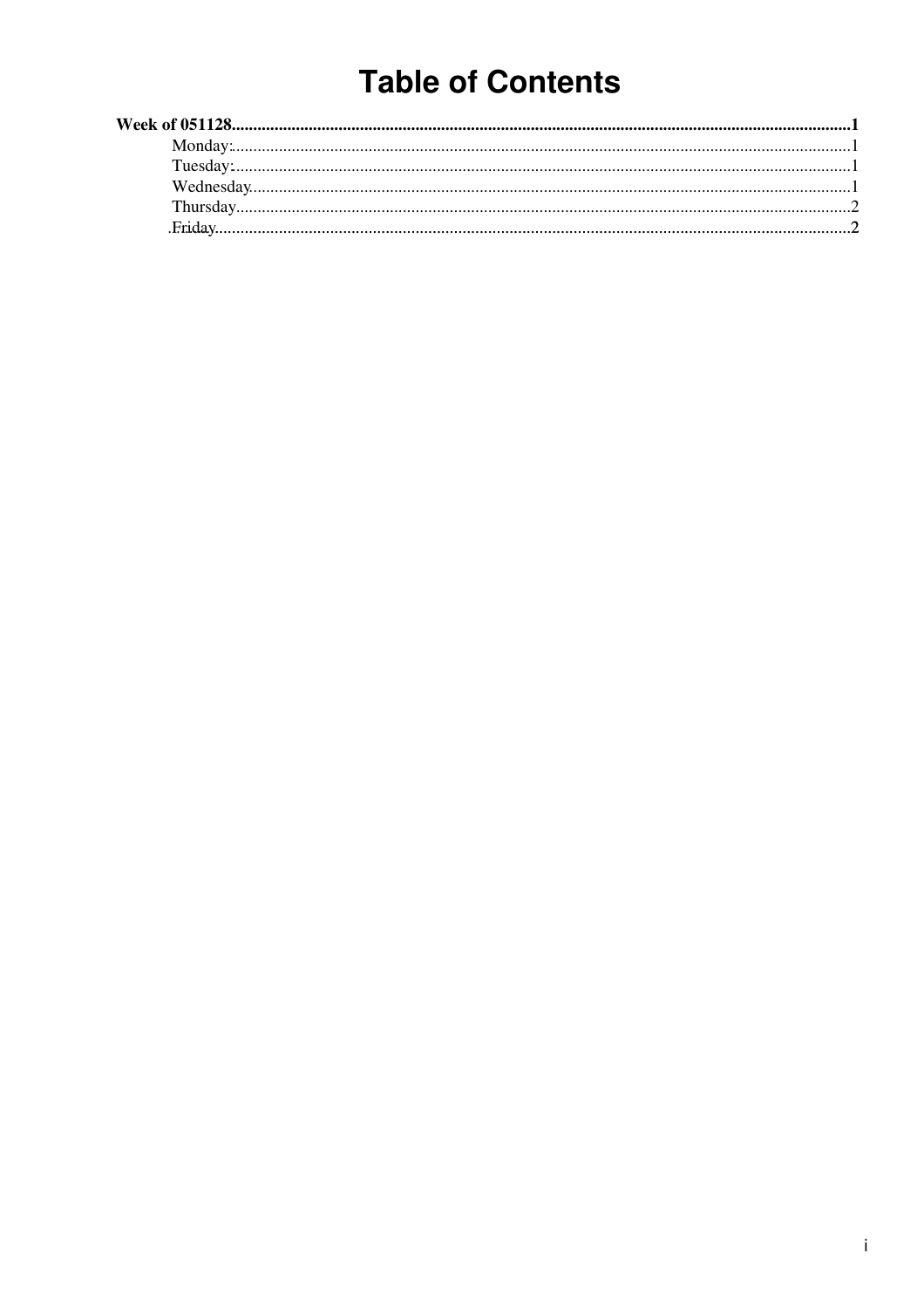## <span id="page-1-0"></span>**Week of 051128**

Open Actions from last week:

- New LFC sensor to detect current thread usage, and external service availability via CLI tools (James)
- Work out how to do log expiry with log4j (Gavin)
- New version of LCG\_MON\_GRIDFTP (Maarten)
- Check with ZS what is needed and why for gridview (James)
- PS DB team will do a reboot of the DB for all LFC+FTS on Monday 9.30 AM DONE
- Test + Deploy new QF for FTS (Gavin) TESTED
- Test + Deploy new version of LFC (Sophie) IN TESTING

Chair: Harry

On Call: Sophie + Andrea

#### <span id="page-1-1"></span>**Monday:**

Log: Castor2 outage Saturday evening thru sunday. Another possible outage (seen from monitoring ) on monday morning. DMA alarm on FTS node

New Actions:

• James - rewrite procedure so "standard" sysadmin alarms are handled by sysadmins

Discussion:

- Olof said the problem on saturday was due to the main [LSF](https://twiki.cern.ch/twiki/bin/view/LCG/LSF) batch daemon not being able to communicate with the scheduler. approx 80K jobs backed up (mostly stages from LHCb ~75K). Jobs reinjected into the system after coming back online.
- Eric said they had some corruption on the stager DB this morning which might be linked the the outage. They have a manual process to recover from this corruption, which was successful.
- PS DB outage at 9.30 on all LFC and FTS production services.

#### <span id="page-1-2"></span>**Tuesday:**

Log: Nothing to report

New Actions:

• FTS upgrade to QF tomorrow ([WeD](https://twiki.cern.ch/twiki/bin/edit/LCG/WeD?topicparent=LCG.SCDailyMeeting051128;nowysiwyg=1))

Discussion:

- Meeting upstairs tomorrow morning
- lcg-mon-gridftp deployed on dpm waiting for update of alarm before putting it on wan nodes

#### <span id="page-1-3"></span>**Wednesday**

Log: Nothing